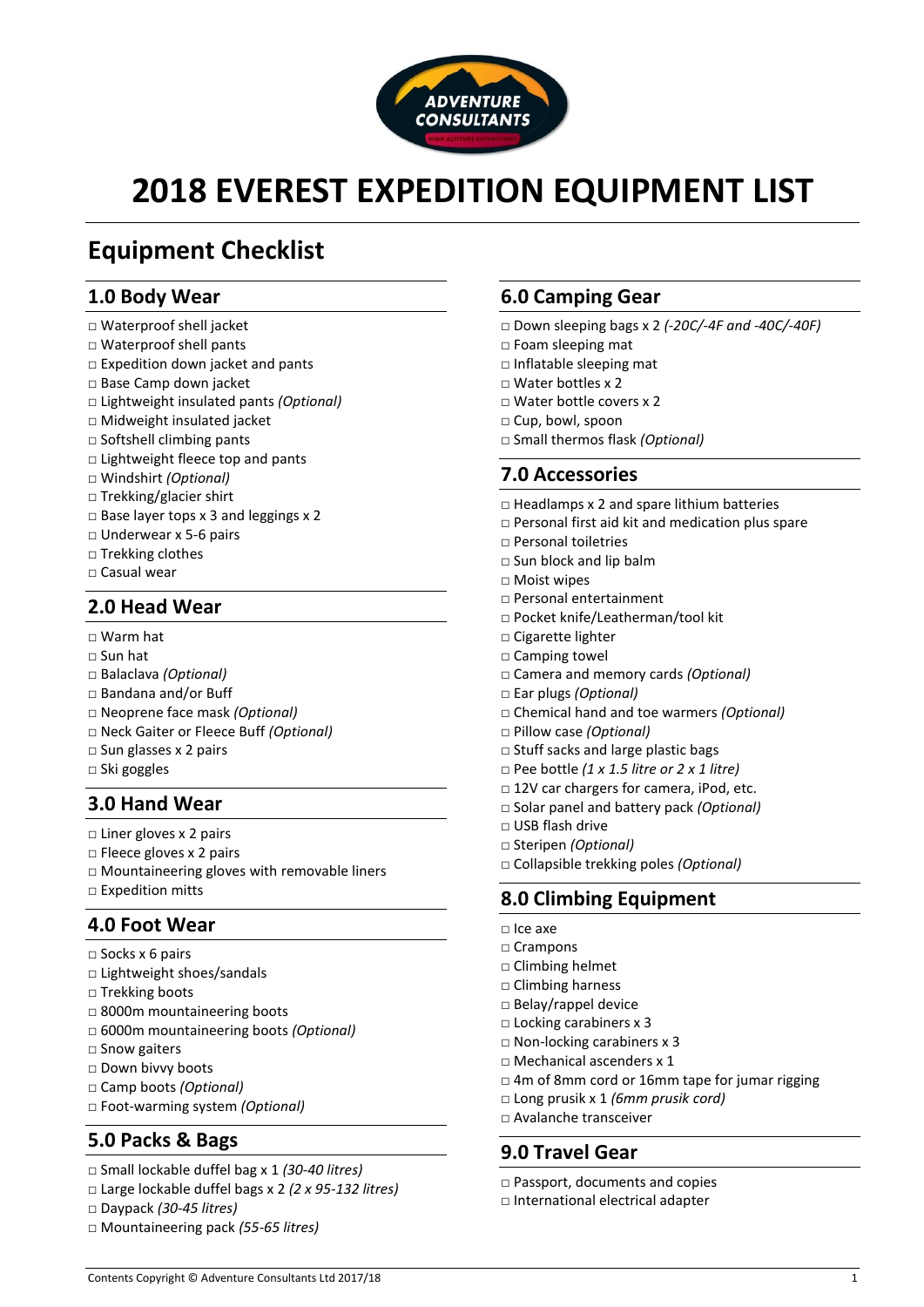# **Packing Lists**

Pack the above items into the following bags ready for your flight to Lukla, trekking and Base Camp.

# **Kathmandu Duffel Bag**

This bag will remain in Kathmandu and contains everything you will not need during the expedition.

□ Small duffel bag *(30-40 litres)* □ Casual wear

# **Trek Daypack/Daywear**

This will be the pack that you carry with you on the plane to Lukla and while on the trek.

| $\Box$ Daypack (30-45 litres) | $\Box$ Water bottle x 1                                    |
|-------------------------------|------------------------------------------------------------|
| □ Waterproof shell jacket     | $\Box$ Personal entertainment (in case of flight delays to |
| $\Box$ Waterproof shell pants | Lukla)                                                     |
| $\Box$ Warm hat               | $\Box$ Camera                                              |
| $\Box$ Sun hat                | $\Box$ Collapsible trekking poles <i>(Optional)</i>        |
| $\Box$ Sun glasses x 1 pair   | $\Box$ Money and valuables                                 |
| $\Box$ Bandana and/or Buff    | $\Box$ Personal first aid kit                              |
| $\Box$ Liner gloves           | $\Box$ Steripen (Optional)                                 |
| $\Box$ Sun block and lip balm |                                                            |

Wear your trekking clothes (trekking pants, shirt or long sleeved top and fleece jacket) and boots; pack any spares in your trek duffel. Make sure you have enough clothes with you to keep warm in case you get to the lodge before your porter and trek duffel.

# **Trek Duffel Bag**

This bag contains the items that you will need during the trek. Porters will carry this bag to the lodge that you are staying at each night. You will not have access to this bag during the day

- □ Lockable duffel bag *(95-132 litres)*
- □ Base Camp down jacket
- **□** Midweight insulated jacket
- □ Softshell climbing pants
- □ Lightweight fleece top and pants
- □ Windshirt *(Optional)*
- □ Trekking/glacier shirt
- □ Base layer tops and pants
- □ Underwear x 4-5 pairs
- □ Spare trekking clothes
- □ Fleece gloves
- □ Socks x 2 pairs
- □ Lightweight shoes/sandals
- □ Snow gaiters
- □ Down sleeping bag *(-20C/-4F)*
- □ Foam sleeping mat
- □ Water bottle
- □ Small spare headlamp/reading light
- □ Medication plus spare
- □ Personal toiletries
- □ Moist wipes
- □ Pocket knife/Leatherman/tool kit
- □ Cigarette lighter
- □ Towel
- □ Ear plugs *(Optional)*
- □ Pillow case *(Optional)*
- □ Stuff sacks and large plastic bags
- □ Solar panel and battery pack *(Optional)*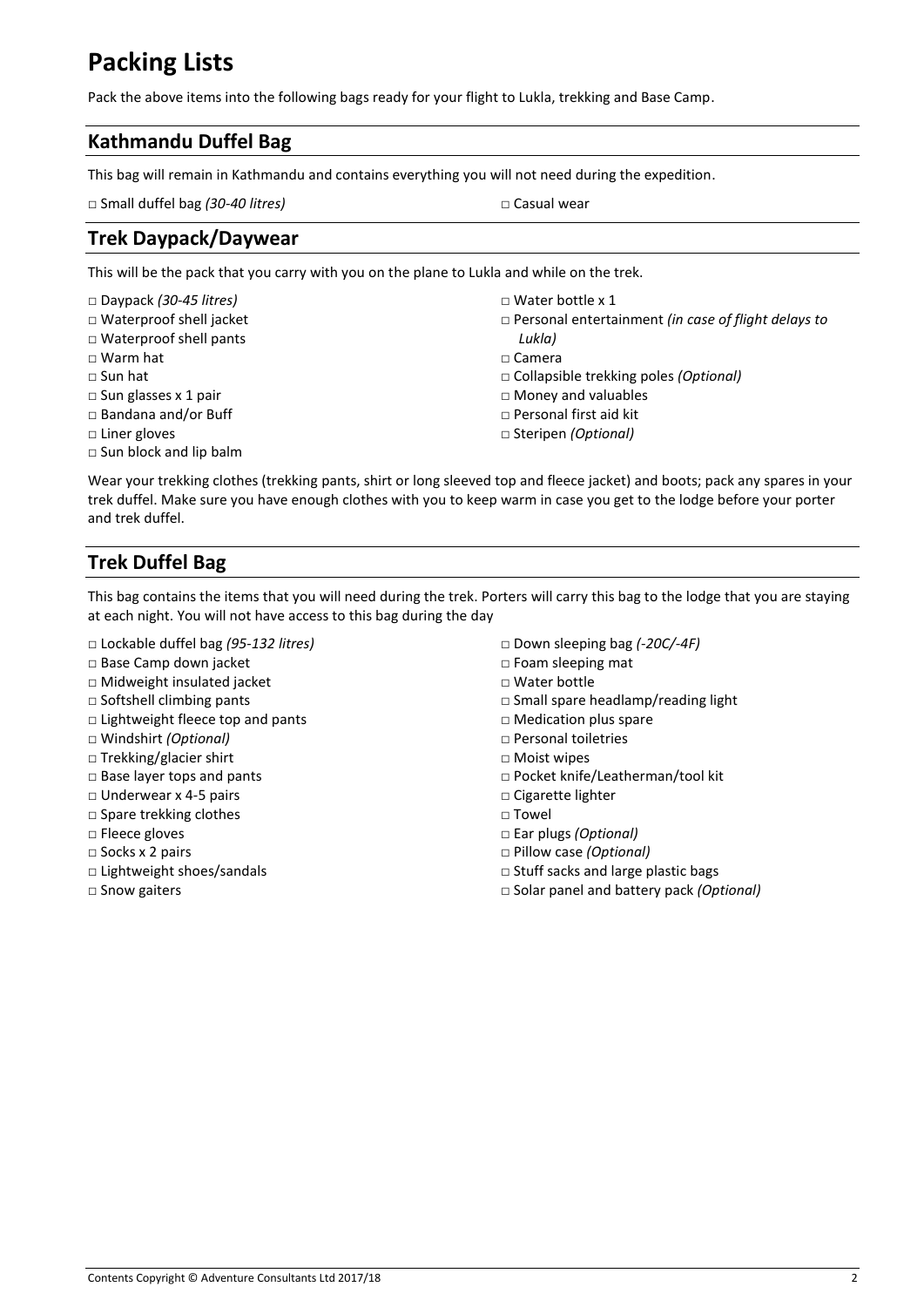# **Base Camp Duffel Bag**

This bag contains everything that you will need for the climb and Base Camp only. This bag will go directly to Base Camp. You will not have access to this bag until you arrive at Base Camp.

- □ Lockable duffel bag *(95-132 litres)*
- □ Mountaineering pack *(55-65 litres)*
- □ Ice axe
- □ Crampons
- □ Climbing helmet
- □ Climbing harness
- □ Belay/rappel device
- □ Locking carabiners x 3
- □ Non-locking carabiners x 3
- □ Mechanical ascender x 1
- □ 4m of 8mm cord or 16mm tape for jumar rigging
- □ Long prusik x 1
- □ Expedition down jacket and pants
- □ Lightweight insulated pants *(Optional)*
- □ Balaclava *(Optional)*
- □ Neoprene face mask *(Optional)*
- □ Neck gaiter or Buff *(Optional)*
- □ Sun glasses spare pair
- □ Ski goggles
- □ Liner gloves *(spare)*
- □ Fleece gloves *(spare)*
- □ Mountaineering gloves with removable liners
- □ Expedition mitts
- □ Socks x 3 pairs
- □ 8000m Mountaineering boots
- □ 6000m Mountaineering boots *(Optional)*
- □ Down bivvy boots
- □ Camp boots *(Optional)*
- □ Foot warming system *(Optional)*
- □ Down sleeping bag *(-40C/-40F)*
- □ Inflatable sleeping mat
- □ Water bottle covers x 2
- □ Cup, bowl, spoon
- □ Small thermos flask *(Optional)*
- □ Headlamp and spare lithium batteries
- □ Moist wipes
- □ Chemical hand and toe warmers *(Optional)*
- □ Stuff sacks and large plastic bags
- □ Pee bottle(s)
- □ 12V car charger
- □ USB flash drive
- □ Avalanche transceiver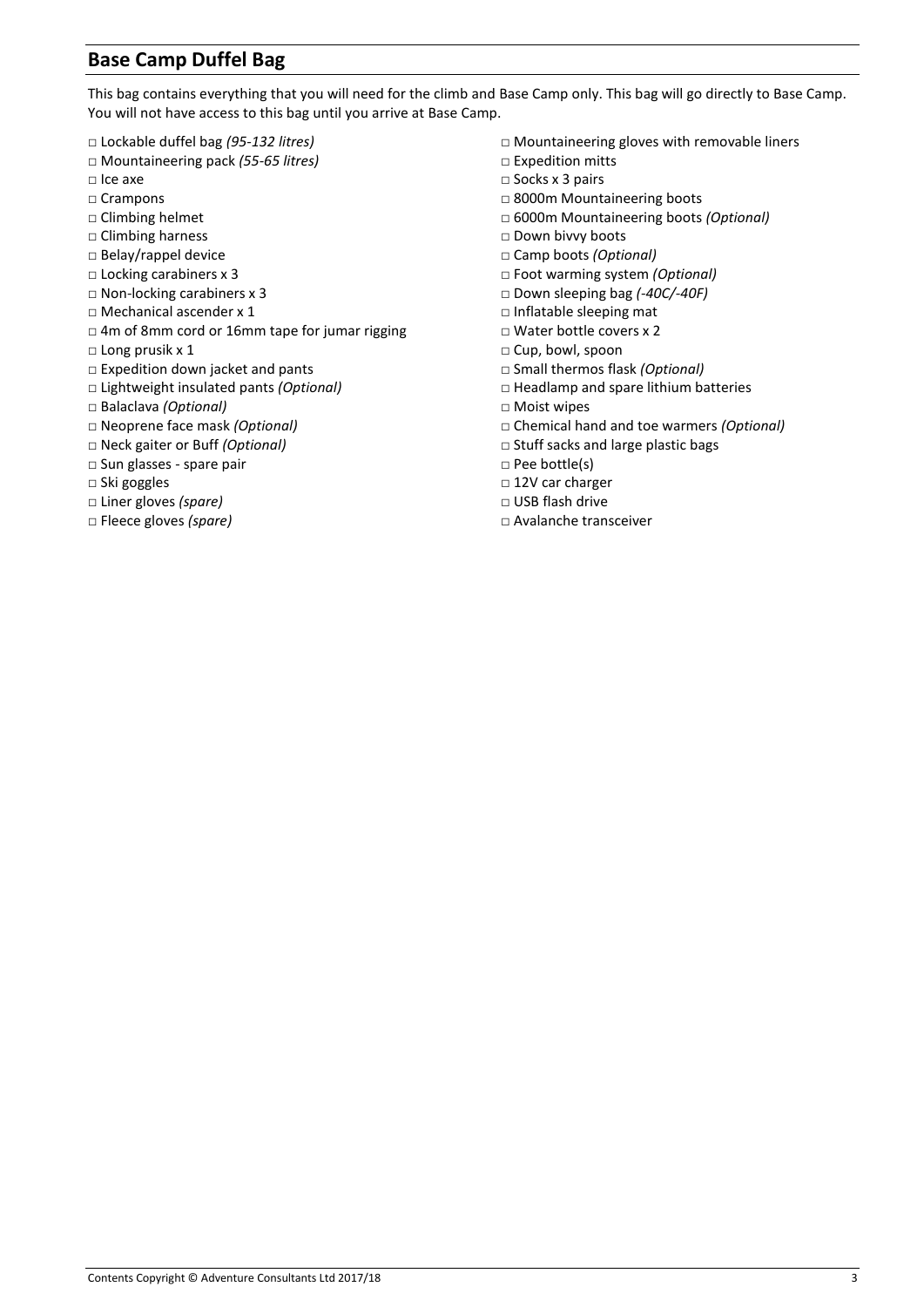# **Clothing and Equipment Information Guide**

The following information is a guide to assist you in securing the required clothing and equipment for climbing on Everest, along with recommended brands. You may have equipment you have used which is different to what is on the list, so please read thoroughly and get back to us with any questions. We have an Equipment Coordinator who can assist you to prepare for the expedition and is happy to advise on any purchases or queries you may have.

# **Fabrics/Garment Designs/Garment Selection**

Today there is a bewildering and ever-changing array of modern technical fabrics and garments on the market. Accordingly, suitable mountain attire can be derived from a wide variety of garments utilised in varying combinations. The clothing on our gear list can be creatively substituted according to your preferences, but please do ensure that your choices are functional and adequate. For example, a functional and often utilised garment that does not appear on our list is a vest. Likewise, some folks will opt to use a 'wind shirt' or ultra-light windbreaker during the trek and lower on the mountain. Be aware that a wind shirt does not substitute for a Gore-Tex jacket.

A basic principle in selecting clothing and equipment is to minimise weight and bulk, while still ensuring adequate warmth and functionality. It can be difficult to find a brand that has all the features you prefer, which means you must make prudent compromises. In the descriptions below and for certain items, we suggest brands and specific products that we have found to be suitable; but this is by no means definitive. In some cases, there are multiple suitable brands on the market and hence we do not make specific suggestions.

Appropriate fabrics used in thermal underwear include polypropylene, silk and merino wool. The only cotton garment worn during the climb is your glacier shirt. Warmer insulating materials can be made from fleece, softshell or Primaloft. Varieties of fleece include Windstopper, Wind Pro, Power Shield, Windbloc, Power Dry and Power Stretch. Be aware that fleece garments that incorporate stretch fabric take longer to dry. Softshell garments integrate stretchy nylon fabrics to increase freedom of movement, while also providing various degrees of wind and water resistance in a 'softshell'. They are often lined with a microfleece for increased insulation. Synthetic insulation materials such as Primaloft are advantageous as they are warm even when damp, are water resistant and quick-drying.

You can read Guy Cotter's thoughts on the ultimate lightweight layering system at <http://www.adventureconsultants.com/adventure/LightweightGear/>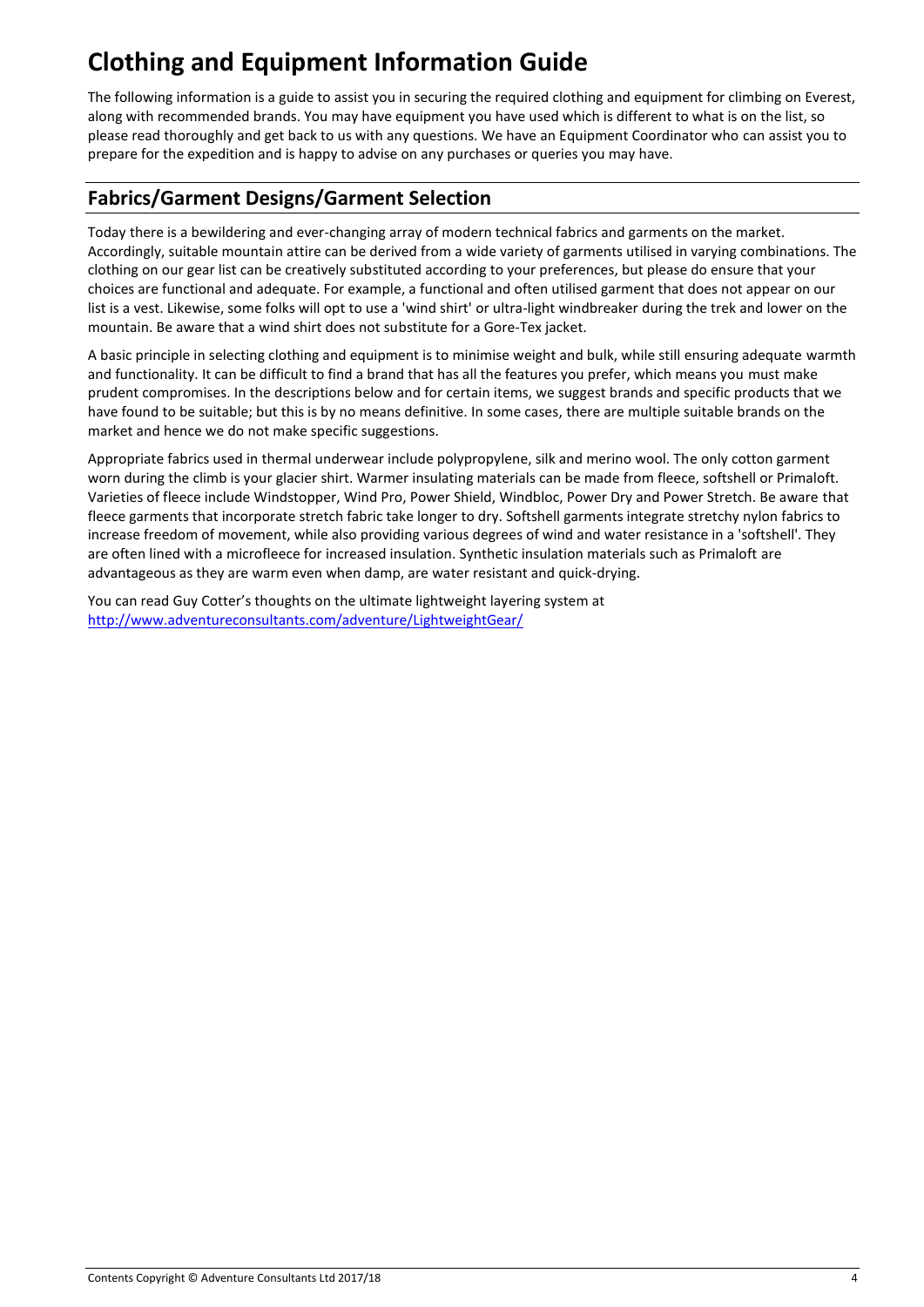# **1.0 Body Wear**

## **Waterproof Shell Jacket**

You will need a jacket made from Gore-Tex or a similar fabric which has a good storm hood and water-resistant zip closures. Chest pockets are useful places to store bits and pieces like snack bars and sun screen during the day. The jacket should provide a good overlap with your pants, but should not be so long it restricts access to your harness. Underarm pit zips allow for increased ventilation and cooling.

*We recommend The North Face Summit Series L5, Arc'Teryx Alpha SV, Montane Endurance Pro or the Rab Latok Jackets.*

#### **Waterproof Shell Pants**

Waterproof shell pants should have sufficient movement to enable you to lift your legs easily when worn with your down pants during inclement weather. They should also have full-length zips down each leg to enable you to put them on and take them off, while wearing your boots and/or crampons. A salopette style can be warmer as it has a greater overlap, although you need to choose a model which allows you to tend to bodily functions easily.

*We recommend The North Face Point Five NG, Arc'teryx Alpha SL, Montane Alpine Pro or the Rab Latok Alpine Pants.*



## **Expedition Down Jacket and Pants**

During the trek, at Base Camp and on the lower mountain, you will most likely wear down clothing when at camp, but not when climbing. Above Camp 3 you will almost certainly wear down clothing when climbing and during rest breaks, depending on the weather conditions at the time. The combination of separate down jacket and pants is the favoured option of Adventure Consultants' guides. We do not recommend an all-in-one down suit due to their lack of versatility.

Using separate down jacket and pants offers increased versatility of temperature regulation; wear both when it is cold, then zip off the pants as you warm up, followed by the jacket if it gets hot. When you stop for a break, you can put the jacket back on to keep warm until you start moving again. This versatility is particularly important when climbing the Lhotse Face or moving from Camp 3 to the South Col. In comparison, a down suit is cumbersome, heavy and will fill up most of your pack, when the only day it will be of any real use is on summit day. As it is impossible to put on just for a 5 minute rest, a separate down jacket must also be carried.

For the down pants and jacket to be worn as 'stand-alone' outer garments, they must have Gore-Tex or equivalent stormproof outer fabric. You will still have to carry a Gore-Tex jacket and pants to high camp, and some climbers also elect to carry their shell garments on summit day, although this adds weight.

Ensure the jacket has an integrated hood that can be securely sealed and will not obscure vision. The down pants **must** have full-length side zips, so they can be put on or removed without taking boots/crampons off. Also, they must have a functional opening system for attending to calls of nature. When it comes to toilet functions, you will have to choose between a 'drop seat' and an 'under and over' zip – the former is much easier to use. Ensure the zip system you choose is compatible with your underlying fleece pants and thermals! Importantly, make sure there is a sufficient and well-sealed overlap between jacket and pants.

*We recommend The North Face Himalayan Parka, Marmot 8000m Parka, Rab Expedition Jacket and The North Face Himalayan Pants, Marmot 8000m Pants or the Rab Expedition Salopettes.*

#### **Base Camp Down Jacket**

The Adventure Consultants dining tent will be heated which means it is not necessary to have an 8000m rated jacket for Base Camp, however an extra down jacket for Base Camp will allow you to leave your expedition down clothing at the camps higher on the mountain.

*We recommend The North Face Immaculator Parka, Rab Neutrino Endurance or the Marmot Ama Dablam Down Jackets.*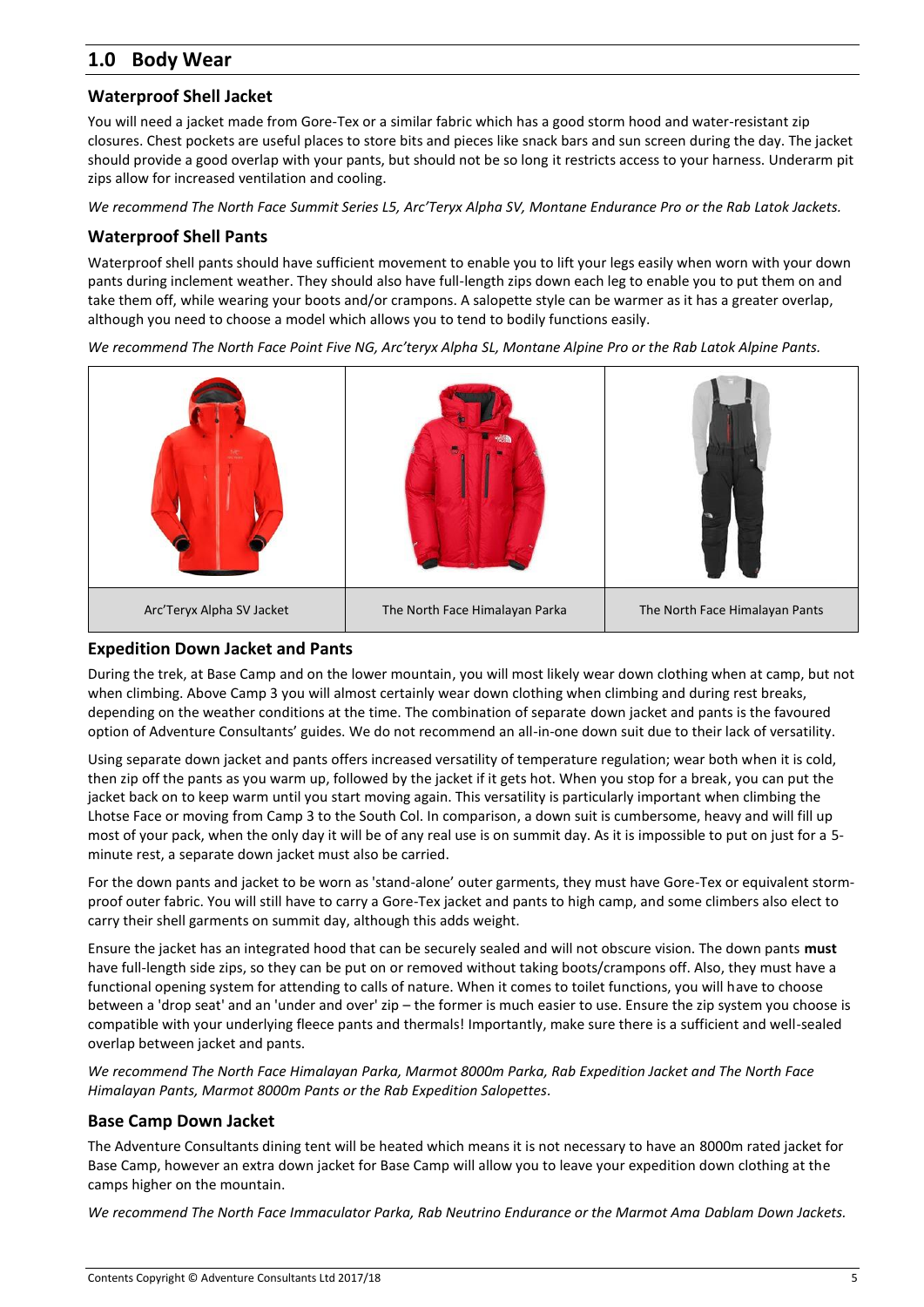# **Lightweight Insulated Pants (Optional)**

If you feel the cold, you may wish to bring a pair of synthetic insulated pants to use at Base Camp on the colder days. These are optional but recommended by previous team members for additional comfort, if you tend to feel the cold.

*We recommend the Mountain Hardwear Compressor, Marmot First Light or the Rab Photon Insulated Pants.*

#### **Midweight Insulated Jacket**

This can be a synthetic insulated jacket (Primaloft, etc.), insulated softshell or thick fleece with a full front zip for ventilation. Zip up pockets help to avoid losing items which are stored there and a hood is also a bonus.

*We recommend The North Face Thermoball Hoody, Rab Xenon X, Montane Prism or the Arc'Teryx Proton LT Jackets.*

**PLEASE NOTE:** You will be gifted a The North Face Thermoball Primaloft Hooded Adventure Consultants 2018 Everest Branded Team Jacket.

## **Softshell Climbing Pants**

A stretchy, quick drying pair of pants is great for climbing lower on the mountain, when it can be quite hot. These pants are also great for the trek into Base Camp.

*We recommend The North Face Summit L4, Marmot Scree, Rab Vector or the Montane Champex Softshell Pants.*

#### **Lightweight Fleece Top**

A lightweight (100 weight) fleece or expedition weight sweater is a good additional layer to keep your thermoregulation perfect. Wear it as your top layer when warm or put your midweight insulated jacket over it, when it gets colder. It can be a light fleece pullover or have a full zip. A zip chest pocket is useful for keeping sun cream and snack bars accessible.

*We recommend The North Face TKA ¼ Zip, Rab Power Stretch Pull-on, Montane Power Up Hoodie, Patagonia R1 Hoodie, Montane Allez Micro Hoodie or the Arc'Teryx Konseal Hoody.*



#### **Lightweight Fleece Pants**

Bring a lightweight fleece pants equivalent to Polartec 100 or lighter, which are functional for climbing use above Base Camp. Choose between a standard pant design or a bib, sometimes referred to as 'underalls'. If you choose the bib style, ensure it has a system of toilet opening that is compatible with your waterproof shell and down pants.

*We recommend The North Face Glacier Pants, Rab Power Stretch Pro Pants or the Rab Power Stretch Pro Bib.*

## **Windshirt (Optional)**

On windy (but not too cold) days, a light and slightly insulated interim layer can be worn. If you have one of these, you can reduce the weight of your down jacket. More layer's equal greater versatility and better thermoregulation all round.

*We recommend the Marmot Ether DriClime Jacket and Hoody, or the Rab Vapour-Rise Alpine and Flex Jackets.*

## **Trekking/Glacier Shirt**

This is a light coloured long sleeved cotton shirt to be worn on hot days to prevent sunburn. It is also useful for the trek into Base Camp. An old office shirt is fine.

*We recommend The North Face Adventure Consultants Branded Long Sleeve Cool Horizon Shirt, available from our office.*

## **Base Layer Top x 3 and Leggings x 2**

We recommend you bring one set of lighweight thermals and one set of expedition weight thermals. It is recommended that the lightweight set has a white or lightly coloured top for sunny days. Shirts should have long sleeves and we recommend a high neck with a zip to allow some ventilation. Long underwear can be worn as a single layer on hot days and is used under your Gore-Tex or fleece pants, when additional warmth is required.

*We recommend The North Face Warm, Earth Sea Sky First Layer, Rab Merino+, Montane Primino or Smartwool Ranges.*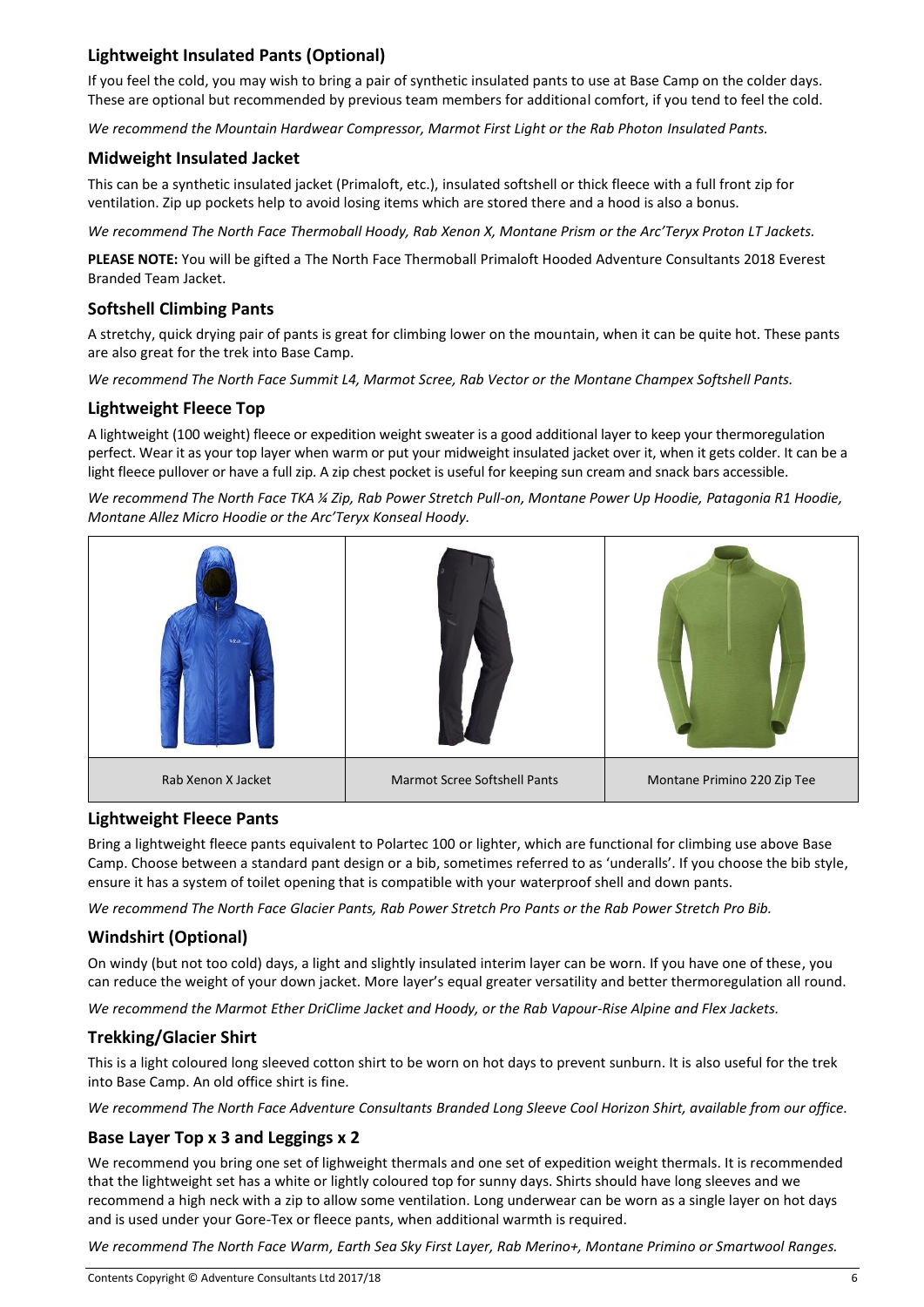#### **Underwear x 5-6 Pairs**

We recommend treated polyester or merino underwear instead of standard cotton as they wick away sweat from your skin, working with your thermal, fleece and Gore-Tex layers to keep you dry. They also dry extremely quickly when washed.

*We recommend the Smartwool, Earth Sea Sky Merino, Montane Primino or the Rab Merino+ Underwear Ranges.*

#### **Trekking Clothes**

You will need clothing suitable for trekking. Light colours are recommended to help keep cool and garments with a high UPF rating are a bonus. In respect of local custom, we advise you to keep covered by wearing long shorts or pants.

*We recommend The North Face Trekking Clothing Range.*

#### **Casual Wear**

Two changes of casual clothing such as lightweight trousers and shirts for use in town and while traveling.



# **2.0 Head Wear**

#### **Warm Hat**

This hat can be wool, merino, Windstopper or fleece. It should extend over the ears and be snug enough not to fly off in a strong wind.

*We recommend The North Face Bones or Rab Shadow Beanies*

#### **Sun Hat**

A wide brimmed soft hat or baseball cap in conjunction with a bandana to protect you from the sun, which is extremely strong at altitude.

*We recommend The North Face Adventure Consultants Branded Horizon Breeze Brimmer Sun Hat, available from our office.*

## **Balaclava (Optional)**

You can bring a lightweight balaclava made of silk or polypropylene and/or a heavier weight option made of wool, fleece or Windstopper fabric, if this is your preference.

*We recommend the Smartwool or Rab Power Stretch Balaclavas*

#### **Bandana and/or Buff**

A bandana and/or Buff are a useful addition to the cap to protect the back of your neck from the sun or to cover your face on dusty trekking days.

*We recommend the Adventure Consultants Branded Buff, available from our office*

#### **Neoprene Face Mask (Optional)**

Neoprene facemasks are optional but are good for protecting your face from the bitterly cold winds.

We recommend the Seirus Neofleece Combo Scarf (neck gaiter + face mask combination), the Seirus Neofleece Headliner *(a balaclava + face mask combination), the Outdoor Designs Ski Mask or the Outdoor Research Windstopper Face Mask.*

#### **Neck Gaiter or Fleece Buff (Optional)**

These are excellent for stopping draughts around the neck, as are balaclavas. Breathing in very cold air while climbing at altitude can precipitate the infamous Khumbu cough and a neck gaiter or balaclava, used to cover your mouth and nose, protects your throat against the cold air helping to prevent this.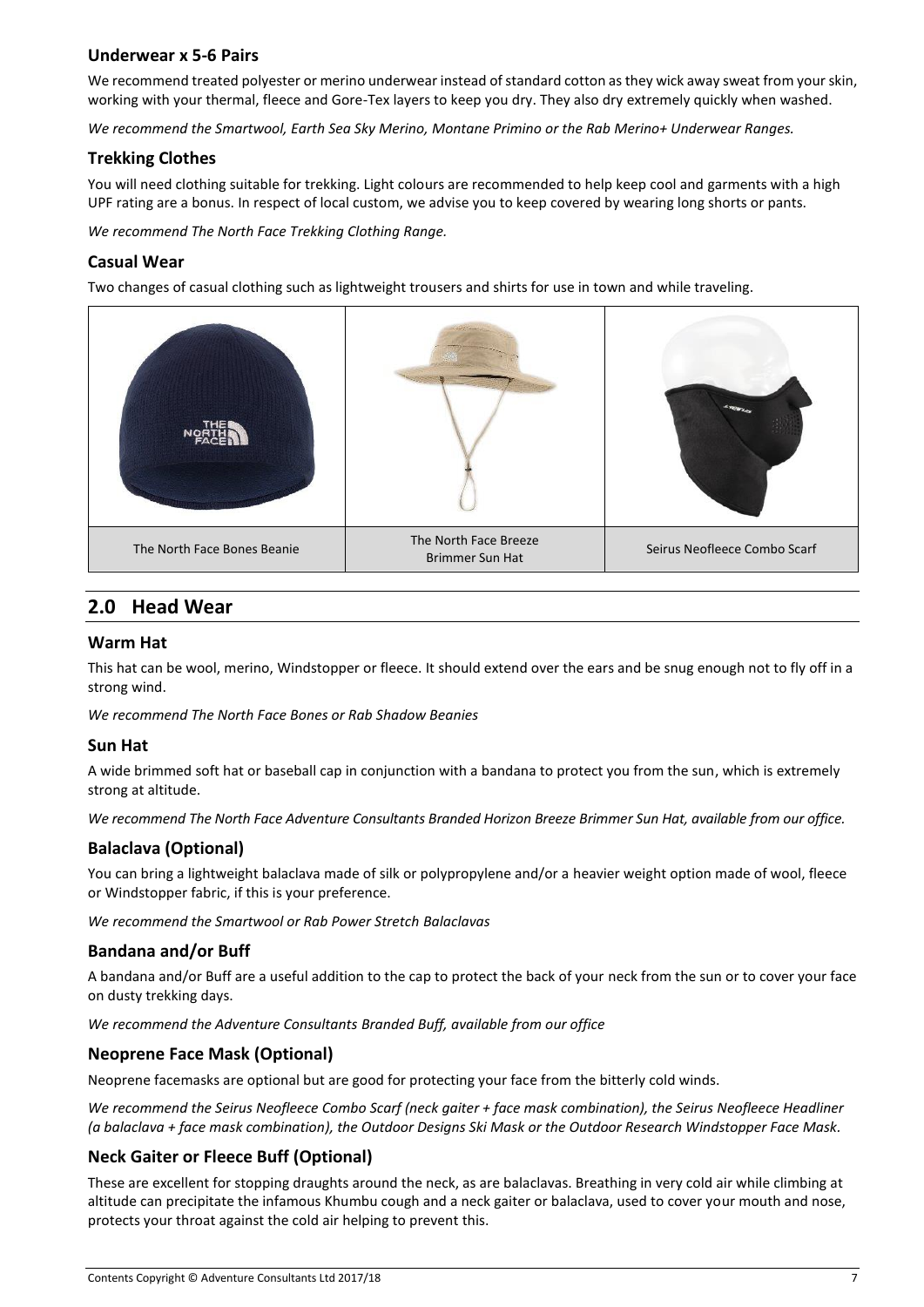## **Sunglasses x 2 Pairs**

Preferably a "glacier" style with side protection although some wraparound glasses provide enough protection from reflected light. The lens should be dark enough to withstand the intense reflection from the snow and MUST filter 100% of UVA, B and C radiation. Snow reflects up to 85% of solar radiation and the UV index increases 10% with every 1000m gain in altitude, so it is of utmost importance you protect your eyes. We recommend a photochromic or category 4 polarized lenses with an anti-fog coating.

If you wear prescription glasses, we recommend you get prescription sunglasses with the above specifications. If you wear contact lenses, it is advisable to bring a pair of prescription glacier glasses as a backup. Leashes are essential and nose guards are optional.

*We recommend Julbo, Smith, Bollé, Oakley and Adidas Sunglasses.*

## **Ski Goggles**

To reduce fogging up problems and when using goggles with oxygen, we recommend goggles that have a double lens, are oversized and fit your face well. A high-quality model is worth the extra expense to avoid problems on summit day.

If goggles are to be your primary eye protection on summit day, you should have one set with a dark and/or a polarized lens and a second set with an amber lens for low visibility.

Some climbers have reported good results with built in battery powered 'demister' fans in some goggles, but do ensure you have the correct (lithium) batteries to run them. If you wear prescription glasses, ensure they fit under your goggles.

*We recommend Julbo, Smith, Bollé and Oakley Goggles.*



# **3.0 Hand Wear**

Like body wear, you'll need a few combinations of gloves for a wide variety of temperatures. Layering works well, so check the various combinations work together.

#### **Liner Gloves x 2 Pairs**

These very thin, lightweight finger/liner gloves form a base layer and are worn, whenever climbing. They can be worn on hot days to protect against sunburn or under heavier gloves or mittens on colder days. Ensure a close fit to allow you to handle ropes and carabiners, as wearing these gloves will prevent cold injuries in situations requiring full finger dexterity. They can also be worn doubled up and should fit underneath your other glove combinations.

*We recommend Budget Polypropylene, Black Diamond Lightweight or the Rab Stretch Knit Liner Gloves.*

## **Fleece Gloves x 2 Pairs**

Fleece finger gloves are very useful and used most of the time for protection against the cold. They can also be useful to protect your hands from sunburn on a hot day. A model with a reinforced palm is good for rope work.

*We recommend The North Face Power Stretch, Black Diamond Midweight or the Rab Power Stretch Pro Gloves.*

## **Mountaineering Gloves with Removable Liners**

This glove system is very versatile, as you can wear them with or without liners, depending on temperature. A good model will have abrasion-resistant palms, shaped fingers, a waterproof outer and an insulating removable liner. Please ensure that you can fit your liner gloves underneath your mountaineering gloves. Mountaineering gloves are not as warm as expedition mitts but have the advantage of being more dexterous. Because of the time you will spend dealing with ropes and equipment, the dexterity your gloves provide will be extremely useful. Please be aware that cheaper models are not waterproof. We recommend that you attach wrist loops to these gloves to prevent them being blown away by the wind.

*We recommend The North Face Vengeance, Rab Alliance or the Outdoor Research Alti Mountaineering Gloves.*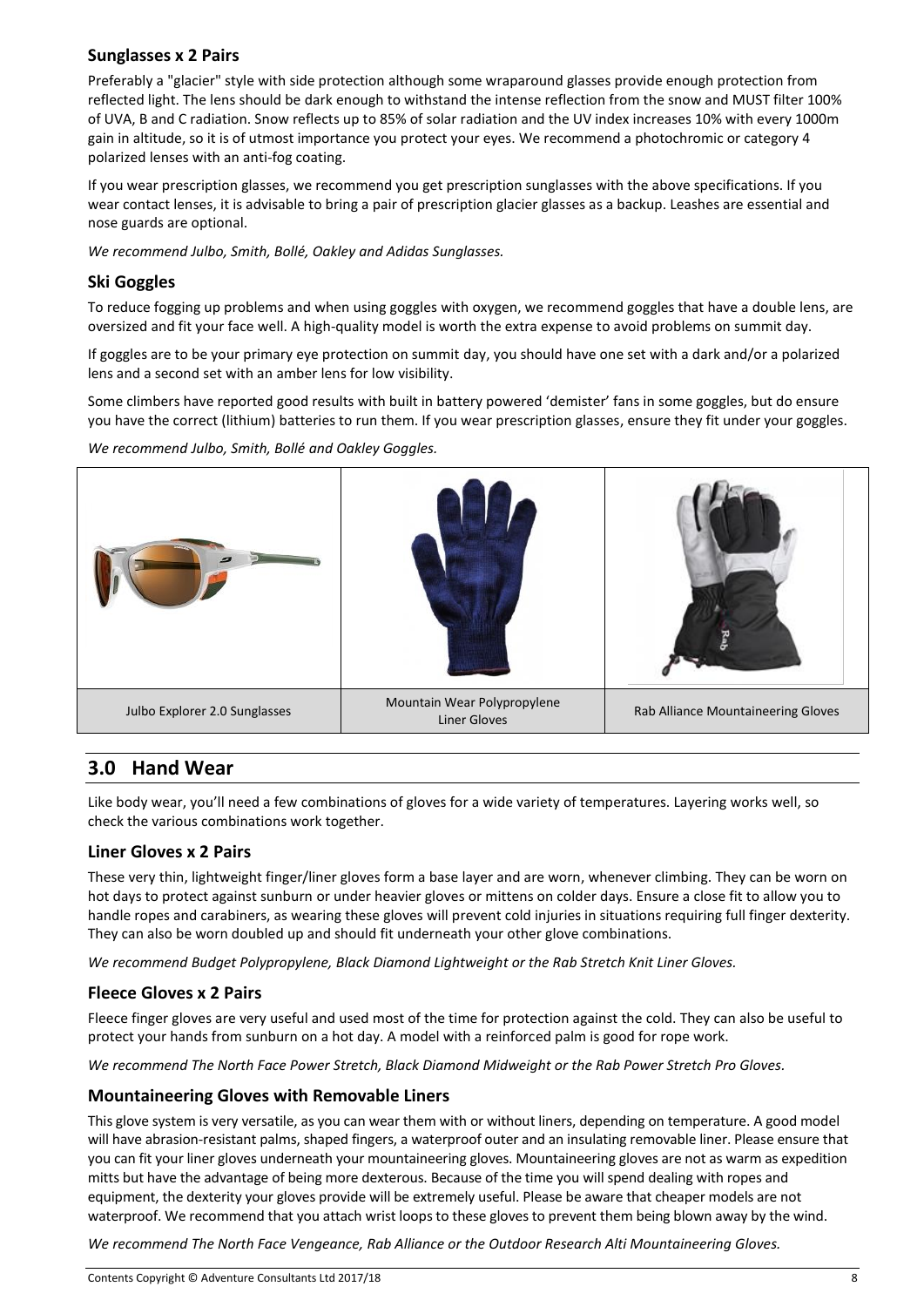#### **Expedition Mittens**

Choose expedition mittens with a down or synthetic (i.e., Primaloft) fill and a Gore-Tex or similar outer. When buying mittens, it is very important to ensure your hand slides easily into the mitten when wearing your liner and fleece gloves. Wrist loops are also important to prevent your mitts blowing away in the wind.

*We recommend The North Face Himalayan, Marmot Expedition and the Rab Expedition Mitts.*

# **4.0 Foot Wear**

#### **Socks x 6 Pairs**

Various combinations suit different people. You need at least 6 complete sets of your personal preference. Some people prefer to wear just one pair of socks in their boots, while others wear two; a thicker pair over a thinner one. You will need one set that will remain clean, dry and unworn for your summit bid. You will need 5 more sets to wear on the lower mountain and for when trekking in. In very cold conditions, a neoprene sock can add warmth and act as a vapour barrier to keep your inner boots from getting wet. However, be very careful with neoprene socks so that they are not too tight and constrict your circulation. You can also use Gore-Tex socks for this purpose. Oversize boots may be necessary to fit the extra bulk of these kinds of socks. We recommend testing your combinations beforehand!

*We recommend Smartwool, Bridgedale and Thorlo Socks.*

#### **Lightweight Shoes/Sandals**

Take a pair of lightweight shoes or sandals, which have a good sole and can be worn when at Base Camp and travelling. It is nice to put your feet in comfortable shoes after a long day in your (sometimes smelly) trekking boots! Sandals or Crocs are useful to keep your feet off the cold floors in the evening and for use while showering in the lodges.

*We recommend the Salomon XA Pro 3D Ultra 2 or La Sportiva TX 4 Shoes.*



#### **Trekking Boots**

You want a soft, lightweight, comfortable pair with good ankle support and a reasonable sole for traction such as Vibram. Some people prefer a trekking shoe because they are lighter, but a boot offers much better ankle support.

*We recommend the La Sportiva Trango TRK GTX, Salomon Quest 4D GTX or the Scarpa Kailash Trekking Boots.*

#### **Snow Gaiters**

These should be a Canvas/Cordura or Gore-Tex combination covering the top of your boots and extending to the top of your calf. Gaiters are used to keep snow and small rocks out of your boots. They need a good tie down under the boot to stop them creeping up at the heel when walking in soft snow.

*We recommend the Sea to Summit Alpine or the Rab Latok Extreme Gaiters.*

#### **8000m Mountaineering Boots**

Bring high-altitude mountaineering boots with an integrated gaiter and a removable liner. These are the warmest, most comfortable option available. Make sure the boot is a comfortable fit and you have extra room to wiggle your toes on cold mornings. This style of boot does not need additional overboots.

**PLEASE** check that your crampons can be adjusted to fit your boots. It is quite common for crampon bars or straps to be too short. Sewing on an extension to your straps simply will **not** suffice, so you will need to purchase longer straps that are purpose built. Some brands also require a little modification to allow 'clip on' crampons to work.

*We recommend the La Sportiva Olympus Mons, Millet Everest, Scarpa Phantom 8000 and the Expedition 8000 Evo Rd High Altitude Mountaineering Boots.*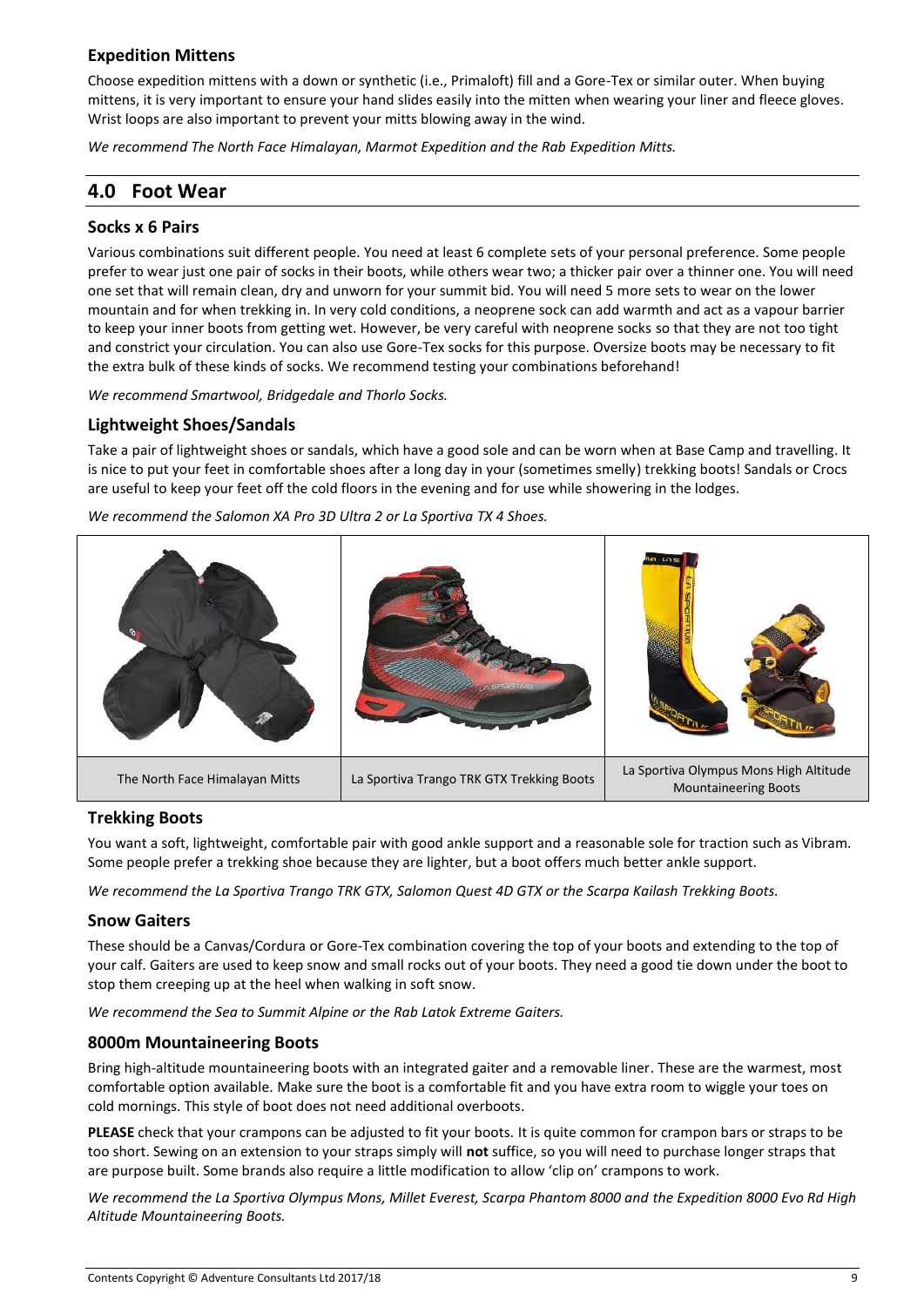# **6000m Mountaineering Boots (Optional)**

You may wish to bring a lighter weight climbing boot for use on the lower mountain, where a full 8000m boot can be hot and cumbersome.

*We recommend the Scarpa Phantom 6000, La Sportiva G2 SM or the La Sportiva Spantik 6000m Mountaineering Boots.*

#### **Down Bivvy Boots**

Lightweight down bivvy boots or down socks are for wearing in your sleeping bag and tent. Some models come with a water-resistant material and have a reinforced sole, while others are merely a 'sock' made of down. The down 'socks' are good to keep inside your bag whereas if you wear the model with a sole, you will be tempted to wear them around outside and they can drag unmentionable detritus into your sleeping bag.

*We recommend the Rab Expedition Down Slipper, Rab Hot Socks or the Rab Expedition Modular Boots.*

# **Camp Boots (Optional)**

A waterproof and insulated boot for using only at Base Camp and not for any walking or climbing. Although optional, these are highly recommended and will certainly make life at Base Camp more comfortable.

*We recommend Sorel Caribou Insulated Snow Boots.*

# **Foot Warming System (Optional)**

Those who suffer from cold extremities may wish to invest in a battery powered foot-warming system for their summit bid. Heating elements warm the insoles of your boots and battery packs are either clipped onto the rear of your boot or are kept in your pocket for easy adjustment. We recommend heating systems utilising AA batteries rather than rechargeable systems for best performance in the cold and ease of powering. Be sure to bring sufficient batteries; 8-16 Liion AA batteries should be enough for the summit push.

*We recommend the Hotronic, Therm-ic and Lenz Foot Warming Systems used with Energizer Li-Ion batteries which are lighter, more resistant to cold and last longer than Ni-MH batteries.*



# **5.0 Packs & Bags**

# **Small Lockable Duffel Bag (30-40 Litres)**

Take a small duffel (30-40 litres) or suitcase for storing clothing and items left in Kathmandu, while on the expedition. Bring a lock for this duffel and if you're particularly adept at losing keys, please make sure to buy combination locks and set them to an easy to remember number!

*We recommend The North Face Base Camp Duffel Range.*

## **Large Lockable Duffel Bags x 2 (95-132 Litres)**

You will need 2 large duffels which have a capacity of around 100 litres; one for your climbing equipment and another for your trekking/overnight gear, which will be transported by porters. Bring locks for these duffels too.

*We recommend The North Face Base Camp Duffel Range.*

## **Daypack (30-45 Litres)**

A comfortable daypack with the approximately 30-45 litres capacity to carry your jacket, camera, water bottle and snack food is ideal.

*We recommend Deuter Guide Lite 32, Lowe Alpine Alpine Ascent 32, Montane Medusa 32 and the Osprey Talon 33 Daypacks.*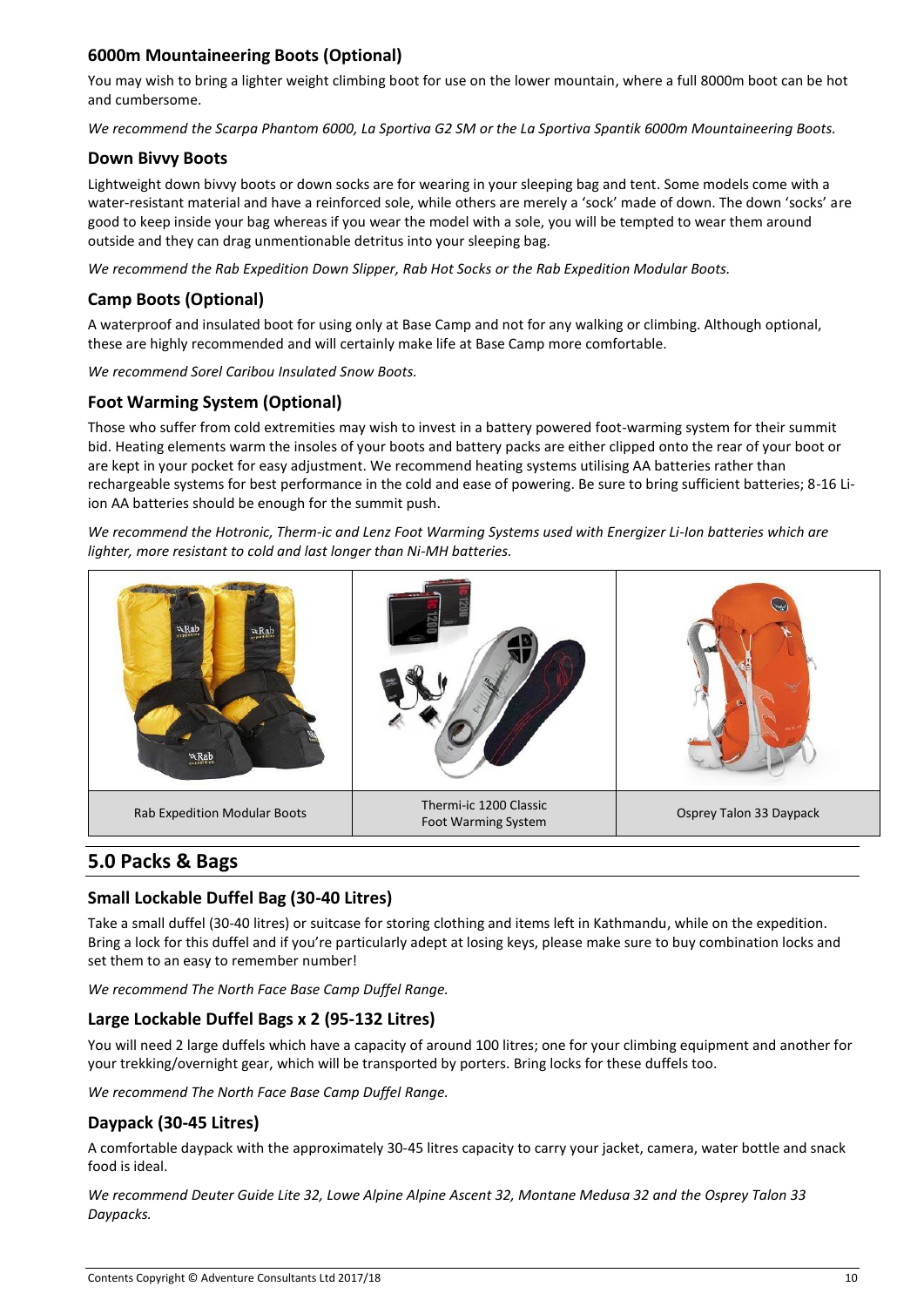# **Mountaineering Pack (55-65 Litres)**

Most of the time, you do not need a large pack as you are only carrying personal gear. However, your pack should have the versatility to cope with larger loads during the final descent, when camps are being brought down. Required features include a good expansion/compression system, a volume of 55 to 65 litres as well as crampon and ice axe attachment points. Avoid trekking style packs with bulky side pockets. This pack can also be used for the trek in.

*We recommend The North Face Cobra 60, Lowe Alpine Metanoia 65:80 or the Black Diamond Mission 55 Mountaineering Packs.*

# **5.0 Camping Gear**

## **Down Sleeping Bags x 2 (1 x -20C/-4F and 1 x -40C/-40F)**

You will need a quality down sleeping bag rated to about -20C/-4F for when at Base Camp and the trek in. You will need a second bag rated to -40C/-40F for use on the mountain. Both bags should be 800+ goose down fill, so as not to be too heavy. They should also be long enough that your feet do not press hard against the foot of the bag, as this will mean the insulation is compressed and you will lose heat quickly. They also need to have enough room for you to fit in with lots of layers on. A liner can add extra warmth and helps to keep your bag clean.

*We recommend The North Face Inferno -40 and the Rab Expedition 1200 or 1400 Sleeping Bags for the mountain, and The North Face Inferno -18C or the Rab Andes 800 Sleeping Bags for use at Base Camp.*

#### **Foam Sleeping Mat**

Bring a closed-cell foam, full-length sleeping mat is important to give your air mattress added insulation from the snow. These can also be used on top of the lodge mattresses, should you find them to be less than savoury and to line your duffel bag to protect its contents on the approach. These are easily available for purchase in Kathmandu.



*We recommend the Therm-a-Rest RidgeRest SOLite Foam Sleeping Mats.*

#### **Inflatable Sleeping Mat**

We suggest a lightweight full-length model for use in conjunction with a foam mat for on the mountain. Bring a repair kit also in case of punctures or valve failure.

*We recommend the Therm-a-Rest NeoAir XTherm or XTherm MAX and ProLite or ProLite Plus Air Mattresses.*

## **Water Bottles x 2**

Two plastic bottles with heat resistant qualities and a wide top of at least 1 litre capacity is ideal. A "camelback" type water carrying system is useful in theory but will freeze on cold mornings, even with an insulation sleeve on the tube and they are prone to damage. A couple of smaller, 500ml sized bottles are great for carrying inside your down jacket when climbing to ease hydration and prevent freezing.

*We recommend Adventure Consultants Branded Nalgene 1 Litre and 500ml Wide Mouth Bottles, available from our office.*

## **Water Bottle Cover x 2**

This will slow the freezing rate of your water.

*We recommend the Outdoor Research Water Bottle Parka, Nalgene Insulated Sleeve and the Forty Below Bottle Boots.*

## **Cup, Bowl, Spoon**

Plastic Mug - An insulated mug with attached snap on lid is a great idea.

Bowl - A deep 2-3 cup capacity bowl.

Spoon - Lexan or other good quality lightweight plastic.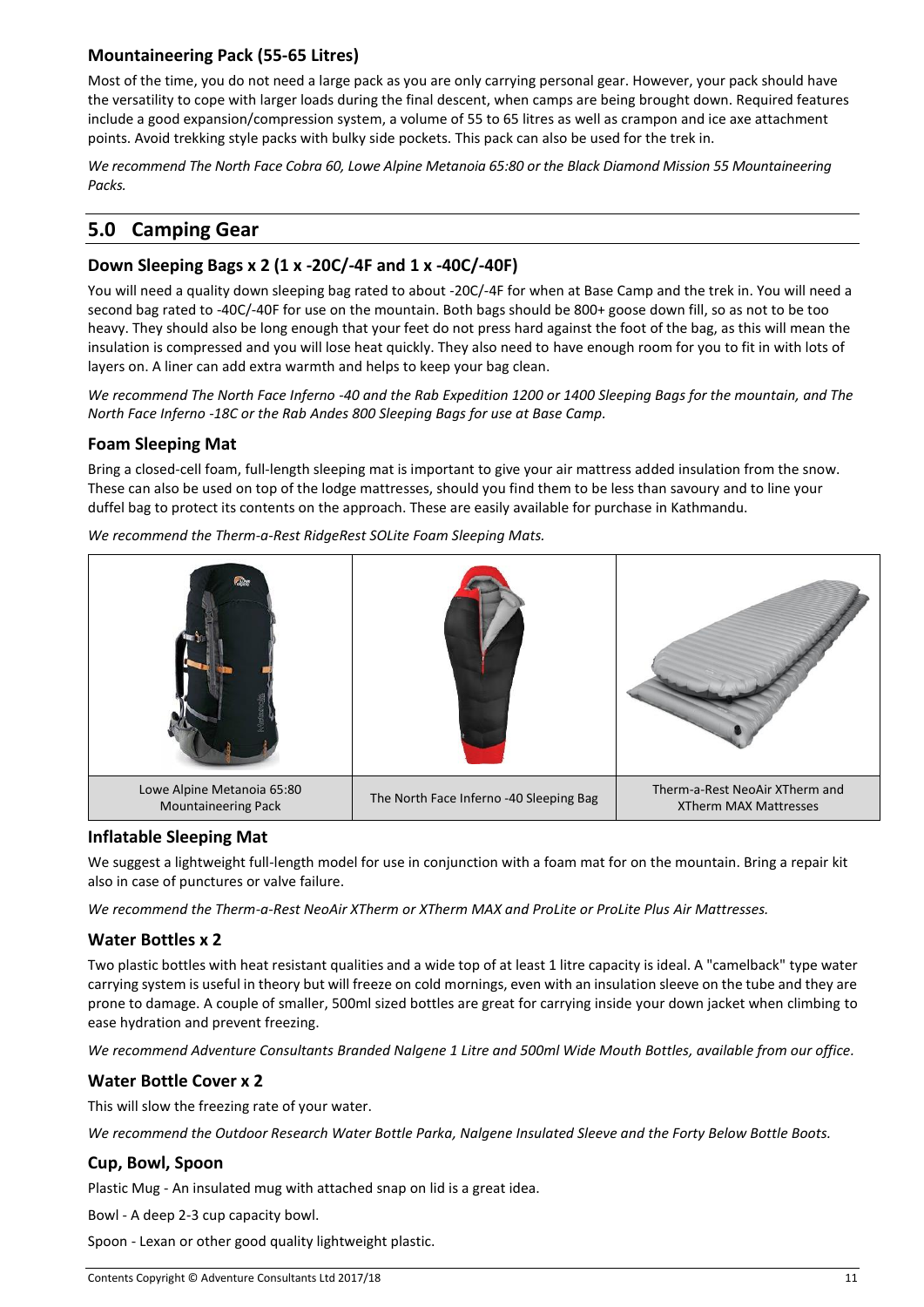*We recommend Sea to Summit and GSI Tableware and Cutlery.*

# **Small Thermos Flask (Optional)**

A small insulated vacuum flask for hot drinks, made from stainless steel and about a 500ml to 1 litre capacity.

*We recommend the Primus Vacuum Flasks.*

# **7.0 Accessories**

#### **Headlamps x 2 and Spare Lithium Batteries**

Headlamps are more versatile than hand torches as they allow you to keep your hands free. Bring extra batteries, including a set of lithium batteries for summit day. You should have one headlamp for Base Camp and a more powerful version for early starts or long days on the mountain.

You MUST have a fresh set of lithium batteries for your head torch for summit day (ordinary alkaline batteries are fine for other days) and we recommend that you also use them in your camera. Although they are expensive, lithium batteries will provide much longer life and are not affected by the cold. Please do not bring rechargeable batteries. They do not last well at altitude and there are limited charging facilities on the mountain.

*We recommend the Petzl Myo or Actik, LED Lenser H7R.2 or SEO 7R and the Black Diamond Icon, Storm or Spot Headlamps.*

#### **Personal First Aid Kit and Medication Plus Spare**

At all times, you should carry a basic first aid kit including blister tape, second skin, gauze pads, crepe bandage and painkillers (Paracetamol and Tylenol are great for altitude headaches). Include any personal medication required plus extras and be sure to inform the office and your guide, if you are on prescription medicine. Store your first aid kit in a waterproof container.

#### **Personal Toiletries**

Do not forget to include a toothbrush, toothpaste, deodorant, shampoo, razor, soap and moisturizer, etc. Make sure everything liquid is in containers that don't leak or break! A personal roll of toilet paper and hand sanitizer can be very useful, especially for the trek in.

#### **Sun Block and Lip Balm**

This should be SPF 30 or higher. Waterproof sports versions will last longer as you perspire. Small tubes for the face and sticks for lips that can be carried in a pocket for fast application are best.

#### **Moist Wipes**

Baby Wipes or similar pre-moistened cloth wipes for personal hygiene. These antibacterial wipes are excellent for cleaning hands and other hygiene issues during the trek and at Base Camp. Do also pack some antiseptic hand gel.



#### **Personal Entertainment**

Feel free to bring a good book, playing cards, diary and iPod etc. We recommend that you choose solid state devices such as the now obsolete iPod Nano (which we have tested up to 7,950m), as these are the most reliable. A smartphone, used in flight mode to extend battery life, can combine the functions of separate devices (camera, video, music, e-books, etc.) into one, but will require a personal sized solar panel and/or battery charging pack to keep charged throughout the expedition.

## **Pocket Knife/Leatherman/Tool Kit**

Swiss Army Knife, Leatherman tool or equivalent. A personal repair kit for your own equipment is useful.

*We recommend the Victorinox Knives and Leatherman Multi Tools.*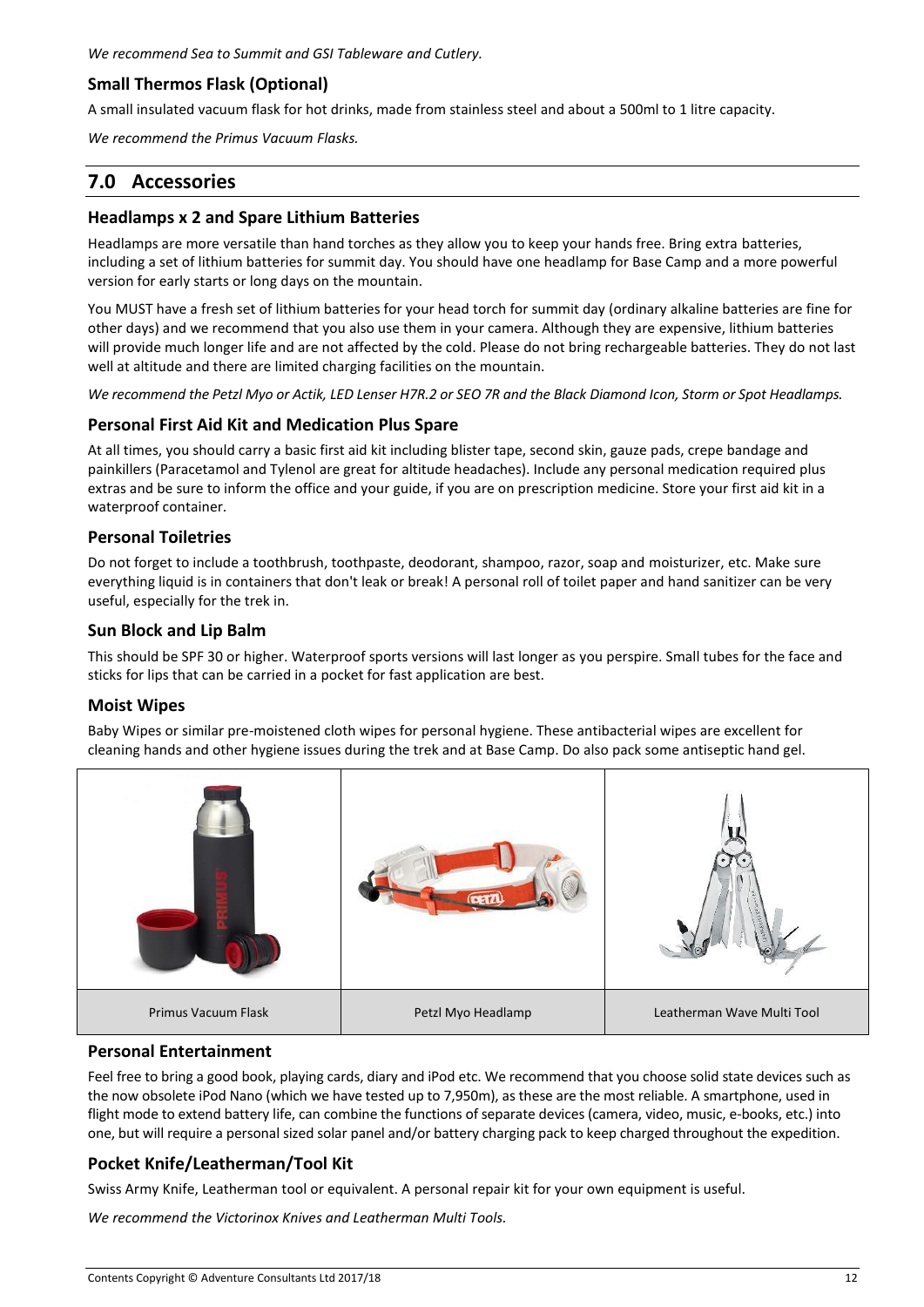# **Cigarette Lighter**

A useful addition to your repair kit.

## **Camping Towel**

We have a shower at Base Camp and many, but not all of the lodges have showers on the trek into Base Camp. You can bring a specific small camp towel or a bigger beach towel.

*We recommend Sea to Summit Tek and Drilite Camping Towels.*

## **Camera and Memory Cards (Optional)**

Bring along your choice of SLR or fully automatic cameras. Be aware that batteries can be a problem with cold temperatures, so it is a good idea to bring spare sets of lithium batteries. We recommend using a camera with replaceable batteries, NOT rechargeable, as this allows you to have spare fresh batteries for summit day.

# **Ear Plugs (Optional)**

A handy way to get a night's sleep when sharing a tent with a snorer!

# **Chemical Hand and Toe Warmers (Optional)**

You should bring 2-3 sets of lightweight disposable chemical hand and toe warmers. Make sure they are designed for use in low oxygen environments.

*We recommend Grabber Hand and Toe Warmers.*

# **Pillow Case (Optional)**

A pillow case is handy for the trek in to cover some of the lodge pillows. We will supply you with a pillow at Base Camp.



## **Stuff Sacks and Large Plastic Bags**

Lightweight nylon stuff sacks in a variety of colours are good for sorting and storing gear. Stuff sacks can be lined with plastic bags to keep gear dry during the trek in. Use large plastic bags to line your duffel bags to protect your gear against rain storms.

*We recommend Sea to Summit Stuff Sacks and Dry Bags.*

# **Pee Bottle (1 x 1.5 Litre or 2 x 1 Litre)**

This is just a water bottle with a different job. It is obviously a good idea to have a different colour and shape, so that you do not confuse them in the dark. Pee funnels are available for women to allow you to pee without exposing any bare skin to the elements, but require some practice to use successfully.

*We recommend the Nalgene HDPE Wide Mouth 1.5Litre Bottle and the Sports and Travel Freshette for Women.*

## **12 Volt Car Chargers**

Our electrical system provides 12-volt power so ensure you have car chargers with cigarette lighter adaptor. Some cameras only come with wall chargers so ensure you check before you buy. It is best to get one which takes lithium AAA or AA batteries. Bring your own lithium batteries from home as Nepal batteries are not always reliable.

# **Solar Panel and Battery Pack (Optional)**

You may wish to bring your own solar charging system for powering your gadgets during the expedition. This is especially important if you are bringing a large array of electronic devices, as the Base Camp power supply is shared by all team members.

*We recommend the Goal Zero Switch 8 or Guide 10 kits for powering USB devices (such as phones or MP3 players) or the Goal Zero Sherpa 50 kit for powering tablets, cameras or laptops.*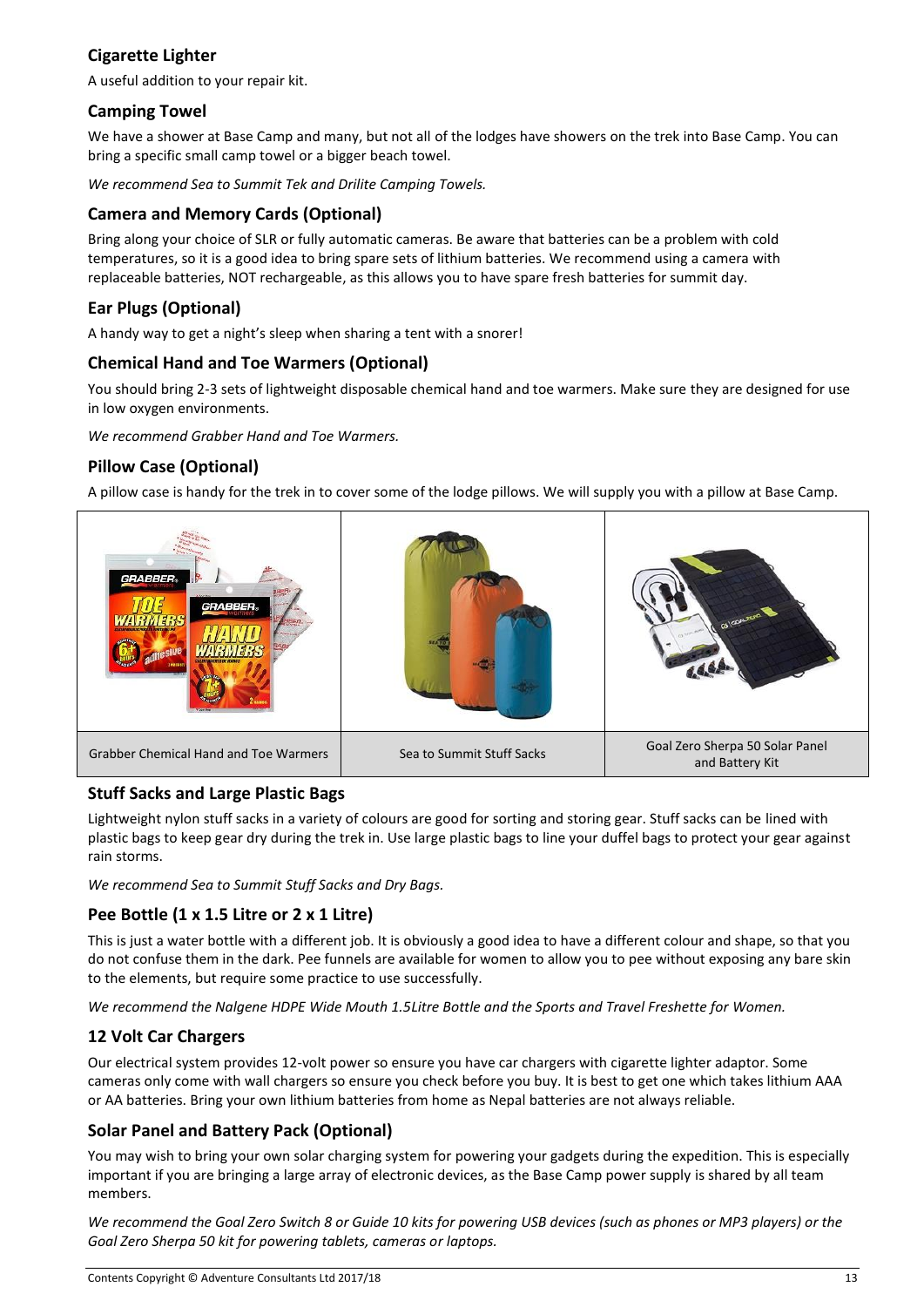#### **USB Flash Drive**

At the end of your expedition, there will be the opportunity to share photos with the rest of the team members. Bring a USB Flash Drive (4-8GB recommended) if you would like to take copies of the other members' photos home with you.

## **Steripen (Optional)**

You may wish to bring your own Steripen to sterilise any drinking water (your guides will also be carrying one during the trek). Please be aware that you may need to bring additional lithium batteries.

#### **Collapsible Trekking Poles (Optional)**

Collapsible trekking poles can be very useful on the trek in, especially if you get sore knees on the downhill sections.

*We recommend Black Diamond or Leki Trekking Poles.*

# **8.0 Climbing Equipment**

#### **Ice Axe**

We recommend a lightweight high-altitude ice axe with a standard pick and a length of 53 - 60 cm depending on your height. Specialist technical axes are not required. Lightweight options are preferred and remember a leash, so you do not drop your axe!

*We recommend the Black Diamond Raven Pro, Petzl Glacier or Grivel G Zero Ice Axes.*



#### **Crampons**

Clip-on style with a toe 'harness' are best and do check that the set-up is secure and that the strap is long enough. Avoid technical ice climbing crampons and ensure you have 'anti-balling' plates on them. We recommend a new set of properly fitted crampons for this expedition. There will be a spare set in reserve at Base Camp in case of breakage. Do not cut or trim your crampon straps under any circumstances

*We recommend the Petzl Vasak Leverlock Universel, Black Diamond Sabretooth Clip or the Grivel G12 New-Matic Crampons.*

#### **Climbing Helmet**

Climbing helmets aim to deflect falling rock/ice and protect the head in the event of a fall. The greatest danger on Everest from falling rock and ice occurs on the Lhotse Face; this is worse some years than others. Be aware that plastic becomes brittle as it ages, so your helmet should not be more than 4 years old. Composite (fibreglass/carbon fibre) helmets are also available but can be quite heavy and expensive. Check that the helmet adjusts enough to allow you to wear a warm hat underneath and a hood over the top.

*We recommend the Petzl Meteor and Sirocco, or the Black Diamond Vector and Vapor Helmets.*

#### **Climbing Harness**

Bring a lightweight alpine climbing harness. It must have adjustable leg loops and waist to fit over the varying clothing combinations that are worn during the expedition.

*We recommend the Petzl Adjama, Luna or Aquila, the Black Diamond Aspect, Lotus or Couloir, and the Mammut Zephir Altitude Climbing Harnesses.*

#### **Belay/Rappel Device**

Bring an ATC style or small Figure 8 device for rappelling. It must be able to accommodate ropes of different thickness and for this reason, Figure 8 devices tend to be more suitable, but bring whichever style you are most familiar with.

*We recommend the Petzl Huit or VERSO, and the Black Diamond ATC XP or Super 8 Belay/Rappel Devices.*